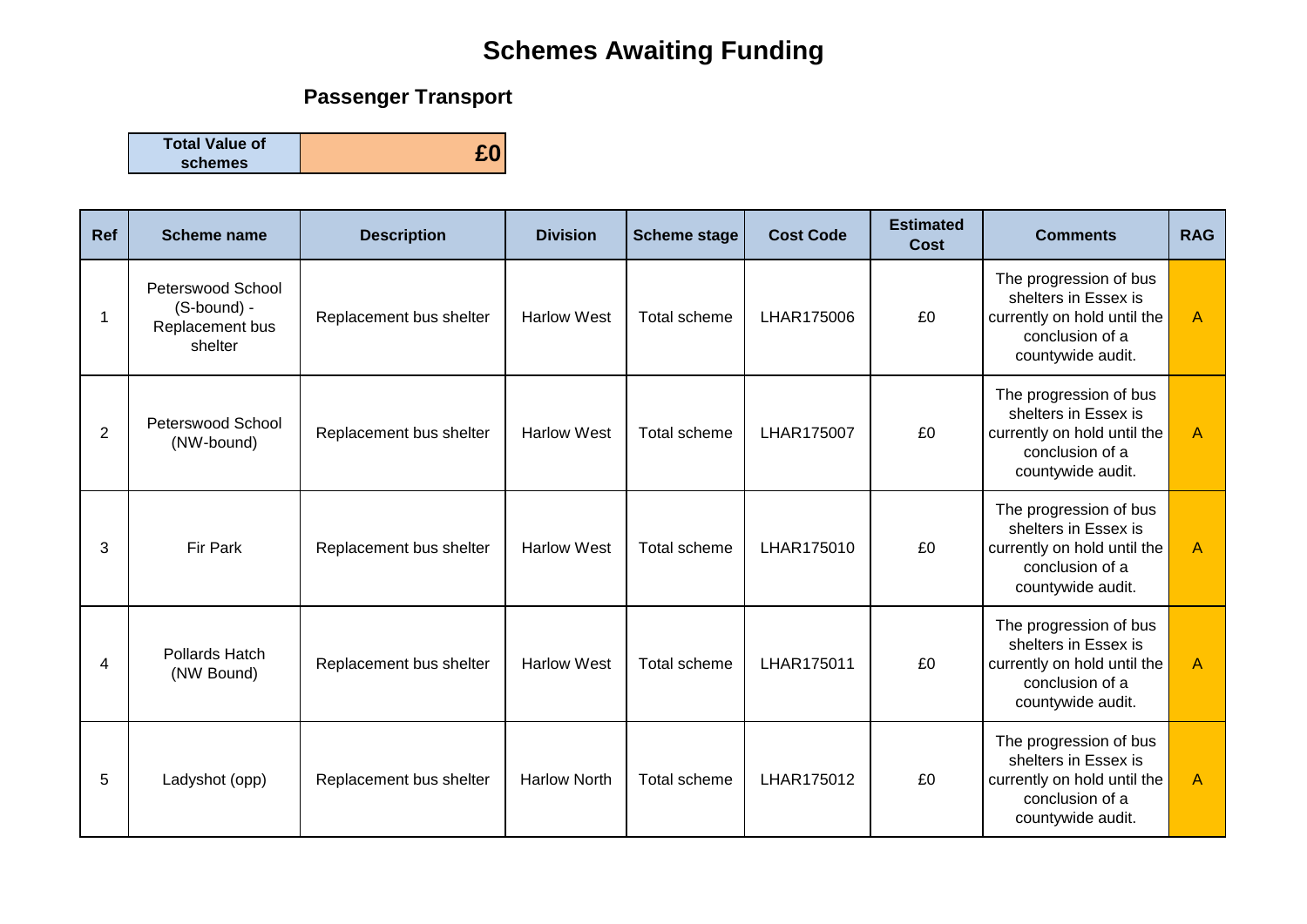# **Schemes Awaiting Funding**

## **Passenger Transport**

**Total Value of schemes £0**

| Ref | <b>Scheme name</b>               | <b>Description</b>      | <b>Division</b>    | <b>Scheme stage</b> | <b>Cost Code</b> | <b>Estimated</b><br>Cost | <b>Comments</b>                                                                                                       | <b>RAG</b>   |
|-----|----------------------------------|-------------------------|--------------------|---------------------|------------------|--------------------------|-----------------------------------------------------------------------------------------------------------------------|--------------|
| 6   | <b>Barley Croft</b><br>(N Bound) | Replacement bus shelter | <b>Harlow West</b> | Total scheme        | LHAR175013       | £0                       | The progression of bus<br>shelters in Essex is<br>currently on hold until the<br>conclusion of a<br>countywide audit. | A            |
| 7   | <b>Barley Croft</b><br>(S Bound) | Replacement bus shelter | <b>Harlow West</b> | Total scheme        | LHAR175014       | £0                       | The progression of bus<br>shelters in Essex is<br>currently on hold until the<br>conclusion of a<br>countywide audit. | A            |
| 8   | <b>Three Horseshoes</b>          | Replacement bus shelter | <b>Harlow West</b> | Total scheme        | LHAR175015       | £0                       | The progression of bus<br>shelters in Essex is<br>currently on hold until the<br>conclusion of a<br>countywide audit. | A            |
| 9   | Salvation Army (o/s)             | Replacement bus shelter | <b>Harlow West</b> | Total scheme        | LHAR175016       | £0                       | The progression of bus<br>shelters in Essex is<br>currently on hold until the<br>conclusion of a<br>countywide audit. | $\mathsf{A}$ |